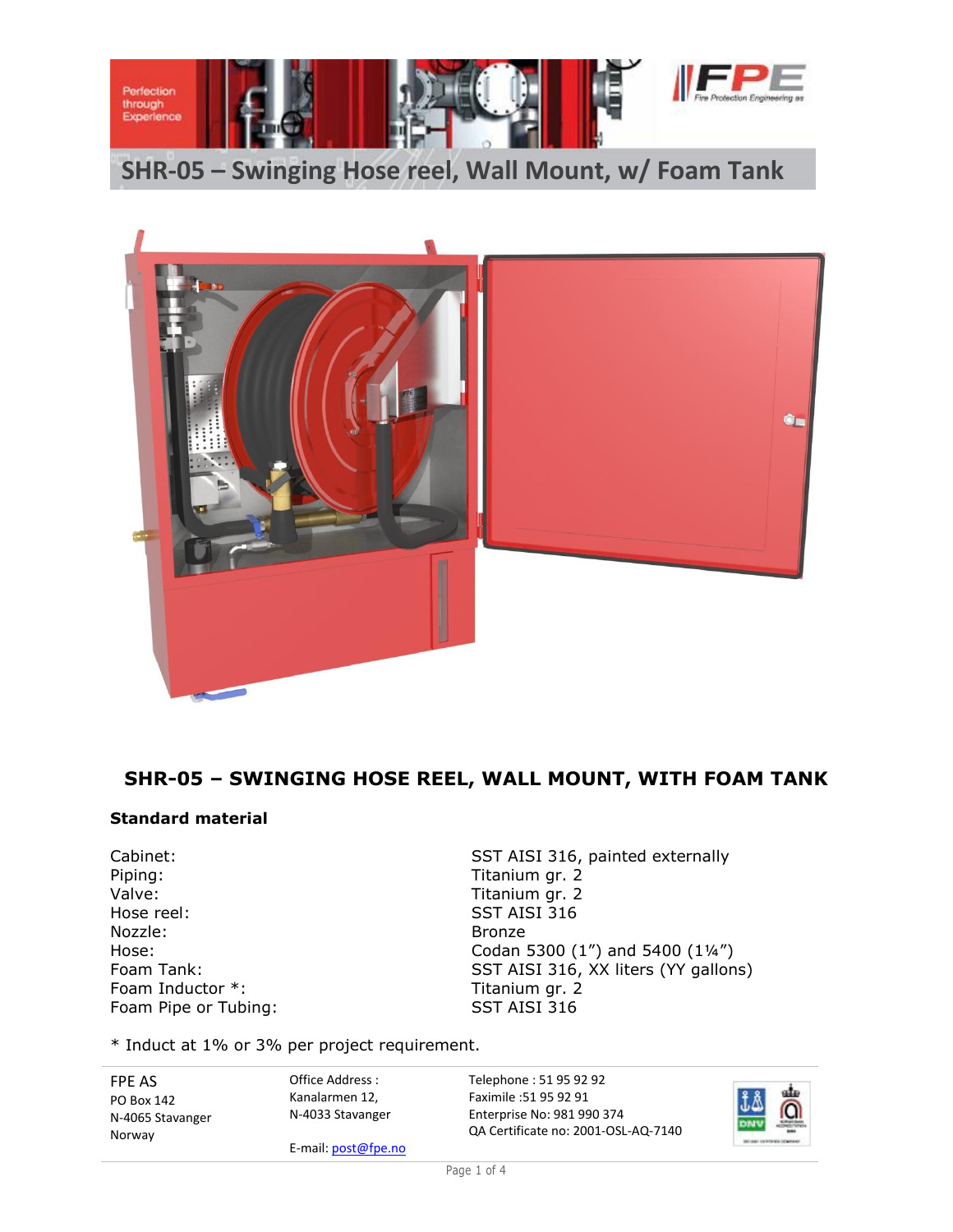

## **SHR-05 – Swinging Hose reel, Wall Mount, w/ Foam Tank**

#### **Installation**

Mount: Mount: Surface mount to wall.

#### **Operation**

Water Only: Open isolation valve, remove hose to required length, open nozzle.

Foam: Open foam valve. This hose reel model utilizes the venturi effect to pickup foam concentrate and injects it at an accurate 1% or 3% induction rate.

#### **Options**

| Piping: | • Cunifer CU 90/10 w/ Alubronze valve<br>• Super Duplex Stainless Steel |
|---------|-------------------------------------------------------------------------|
|         |                                                                         |

| Pressure Indicators:     | • Project Preference                        |
|--------------------------|---------------------------------------------|
| Cabinet:                 | • Insulation<br>• Heater (Zone 1 Certified) |
| Hose:                    | $\bullet$ Hose Size                         |
| Nozzle:                  | • Project Preference                        |
| Foam Concentrate:        | • Project Preference                        |
|                          |                                             |
| <b>Working pressure:</b> | 20 barg (290 psig)                          |
| Test pressure:           | 30 barg (435 psig)                          |

FPE AS PO Box 142 N-4065 Stavanger Norway

Office Address : Kanalarmen 12, N-4033 Stavanger

E-mail: post@fpe.no

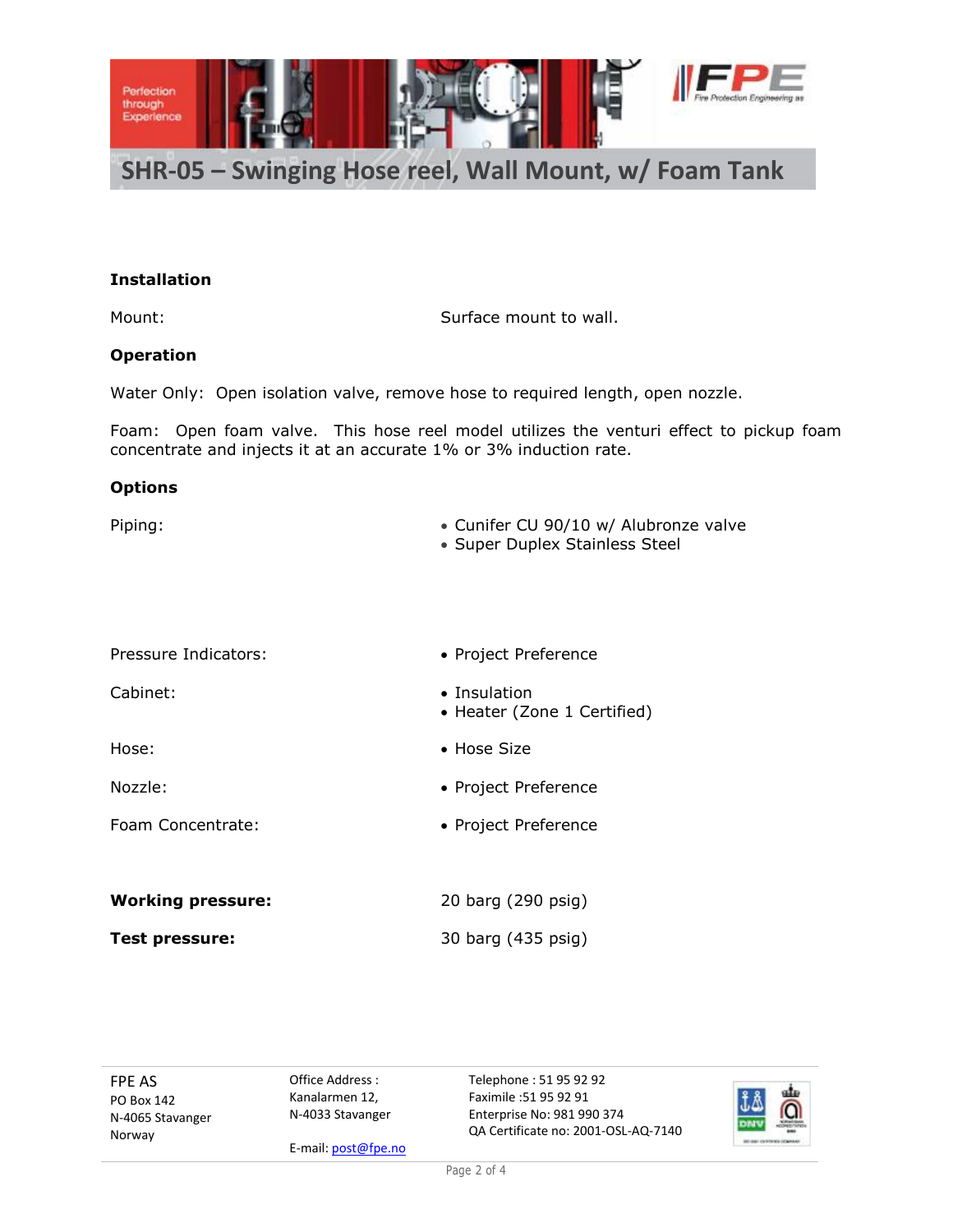

# **SHR-05 – Swinging Hose reel, Wall Mount, w/ Foam Tank**

| Type      | Hose size $-$ | Cabinet | Cabinet       | Cabinet | Weight |
|-----------|---------------|---------|---------------|---------|--------|
|           | length        | Width   | Height        | Depth   |        |
|           | (in x meter)  | mm)     | $\text{mm}$ ) | (mm)    | (kg)   |
| SHR-05-25 | $1 \times 25$ | 900     | 1400          | 390     | 145    |
| SHR-05-32 | 1 ¼ x 25      | 900     | 1400          | 390     | 155    |

### **Table 1: SHR-05-XX Dimension and Weight Data**

#### **Table 2: SHR-05-XX Flow Data**

| Hose reel Inlet Pressure                                        | SHR-05-32        | SHR-05-32        |  |  |  |  |
|-----------------------------------------------------------------|------------------|------------------|--|--|--|--|
|                                                                 | w/ 60 gpm nozzle | w/ 95 gpm nozzle |  |  |  |  |
|                                                                 |                  |                  |  |  |  |  |
| barg (psig)                                                     | $lpm($ gpm $)$   | lpm (gpm)        |  |  |  |  |
| (87)<br>6                                                       | 135 (30)         | 171 (43)         |  |  |  |  |
| (116)<br>8                                                      | 156 (34)         | 198 (50)         |  |  |  |  |
| 10 (145)                                                        | 175 (38)         | 220 (56)         |  |  |  |  |
| Notes:                                                          |                  |                  |  |  |  |  |
| 1. Nozzle ratings imply XX gpm at 100 psi (7 barg) nozzle inlet |                  |                  |  |  |  |  |
| pressure.                                                       |                  |                  |  |  |  |  |
|                                                                 |                  |                  |  |  |  |  |

FPE AS PO Box 142 N-4065 Stavanger Norway

Office Address : Kanalarmen 12, N-4033 Stavanger